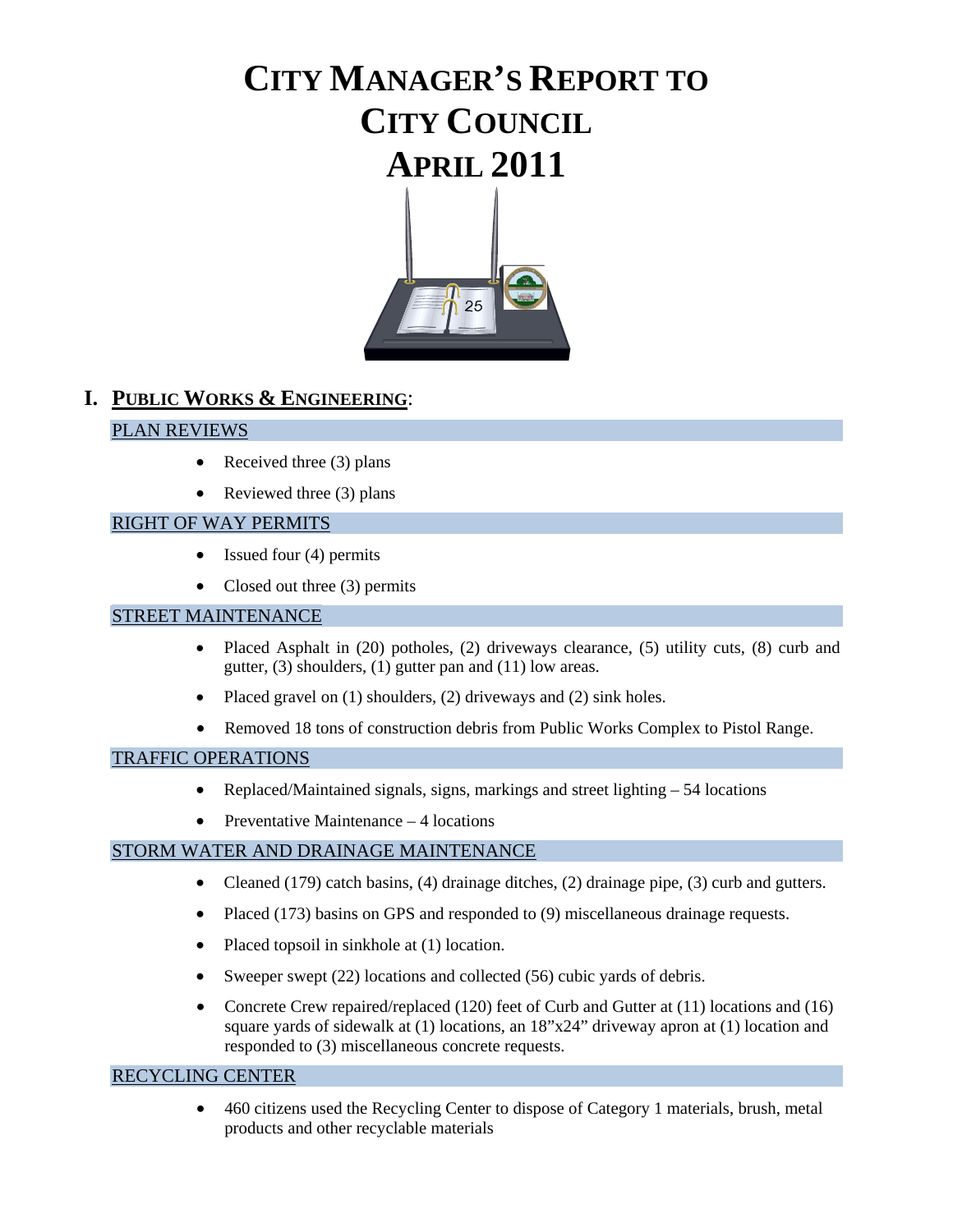## **I. PUBLIC WORKS & ENGINEERING** (CONTINUED):

### VEGETATION

- Removed litter from (23) locations, and responded to miscellaneous request.
- Trimmed limbs/bushes at (4) locations, responded to (3) miscellaneous tree request and removed storm damage from (11) locations.
- Cut and trimmed grass at (67) locations and sprayed grass at (4) locations.
- Assisted the Administrative Assistant with Adopt-A-Roadway cleanup on April 30, 2011.

#### WASTEWATER UTILITY

- Responded to (8) miscellaneous requests, (9) sewer backups, installed/repaired (4) cleanouts, flushed (5) mains, repaired (5) sewer laterals, cleared roots from (1) line, repaired (1) sewer main, checked all trouble areas and cut/sprayed grass around pump stations and cut park off Archer Ave.
- Continued removing debris from pumps at Main Pump Station, removed grease from floats at Appomattox Pump Station and from wet well at Hillcrest Pump Station, removed sludge from walls at Dimmock Pump Station, placed gravel at C&B Pump Station and checked all pump stations and methane pump daily.

### WATER UTILITY

- Replaced (9) meters, (1) meter top, cleaned (2) meter boxes, repaired (1) main line, (2) service lines, flushed (4) hydrants at (1) location for dirty water and responded to (4) miscellaneous requests.
- Backflow/Cross Connection Technician conducted (27) surveys, (17) completed (10) incomplete and assisted with locating underground utilities.
- Collected routine weekly water samples, performed THM's and HAA's sent to ARWA lab for testing, performed bacterial sample and disinfected by products sent to Richmond for testing.
- Miss Utility locating required (249) man-hours.

### **II. PLANNING & COMMUNITY DEVELOPMENT:**

|    | <b>Fence Permits</b>                                                                                         | <b>Month</b><br>4 | YTD<br>6                                     |                                                                                               |
|----|--------------------------------------------------------------------------------------------------------------|-------------------|----------------------------------------------|-----------------------------------------------------------------------------------------------|
| 2. | <b>New Sign Permits</b><br>• Bishop Insurance $-206$ Temple Avenue                                           | 6                 | 32<br>$\bullet$ Huff Center - 2701 Boulevard |                                                                                               |
|    | • Big Bang Fireworks $-3626$ Boulevard<br>• True Diesel Performance $-1914$ Snead Ave                        |                   |                                              | • Cravens and Noll – 456 Charles Dimmock Parkway<br>• Brusters $-458$ Charles Dimmock Parkway |
| 3. | <b>Neighborhood Revitalization</b>                                                                           |                   |                                              |                                                                                               |
|    | <b>Repairs Completed</b>                                                                                     | #7                | \$48,420                                     |                                                                                               |
|    | 207 Hamilton Avenue – plumbing and porch repair \$8,000                                                      |                   |                                              |                                                                                               |
|    | 409 Joe Johnson Avenue – new bathroom fixtures, accessibility & railings on back porch $$6,040$<br>$\bullet$ |                   |                                              |                                                                                               |
|    | 506 Braxton Avenue – new furnace - \$7,200<br>$\bullet$                                                      |                   |                                              |                                                                                               |
|    | 205 Plumtree Avenue – new windows and roof - \$6,500                                                         |                   |                                              |                                                                                               |
|    | 203 Davis Avenue – new roof and electrical work \$6,680<br>$\bullet$                                         |                   |                                              |                                                                                               |
|    | 524 Colonial Avenue – plumbing repairs and sheetrock replacement \$7,200<br>$\bullet$                        |                   |                                              |                                                                                               |
|    | 114 Hamilton, Arrange - motols and naint usef more authors, alsings are nonaine manals nonain CC 000         |                   |                                              |                                                                                               |

• 114 Hamilton Avenue – patch and paint roof, new gutters, chimney repairs, porch repair \$6,800 **Repairs in the Works** #0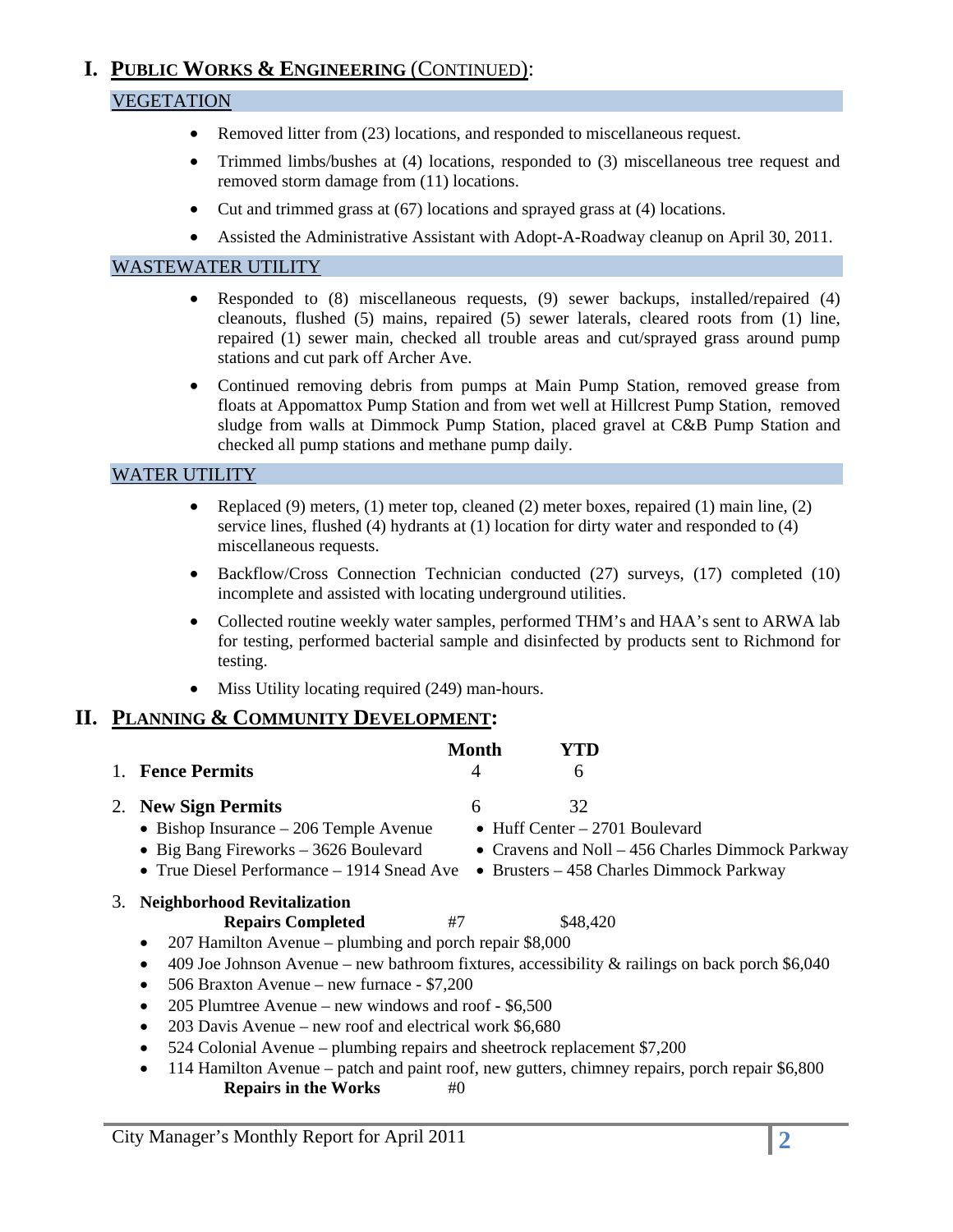### **II. PLANNING & COMMUNITY DEVELOPMENT** (CONTINUED):

**Applications being processed #4** 

#### 4. **Zoning Property Maintenance**

| <b>Property Maintenance</b>      |              |                | Zoning                     |          |     |
|----------------------------------|--------------|----------------|----------------------------|----------|-----|
|                                  | <b>Month</b> | <b>YTD</b>     |                            | Month    | YTD |
| <b>Total Inspections</b>         | 12           | 58             | <b>Total Inspections</b>   | 6        | 25  |
| <b>Violations</b>                | 7            | 43             | <b>Violations</b>          | 4        | 17  |
| <b>Violations Resolved</b>       | 3            | 39             | <b>Violations Resolved</b> |          | 14  |
| <b>House # Violations</b>        |              |                | <b>Tall Grass</b>          |          |     |
|                                  | <b>Month</b> | <b>YTD</b>     |                            | Month    | YTD |
| <b>Total Inspections</b>         | 2            | 3              | <b>Total Inspections</b>   | 125      | 128 |
| <b>Violations</b>                |              | $\overline{2}$ | <b>Violations</b>          | 97       | 98  |
| <b>Violations Resolved</b>       |              | $\overline{2}$ | <b>Violations Resolved</b> | 45       | 46  |
| <b>Inoperable Motor Vehicles</b> |              |                | <b>Building Code</b>       |          |     |
|                                  | <b>Month</b> | <b>YTD</b>     |                            | Month    | YTD |
| <b>Total Inspections</b>         | 18           | 62             | <b>Total Inspections</b>   | 6        | 20  |
| <b>Violations</b>                | 9            | 46             | <b>Violations</b>          | 2        | 9   |
| Violations Resolved              | 4            | 41             | Violations Resolved        | $\Omega$ | 7   |
| <b>Signs</b>                     |              |                | <b>Other</b>               |          |     |
|                                  | <b>Month</b> | YTD            |                            | Month    | YTD |
| <b>Total Inspections</b>         | 2            | 34             | <b>Total Inspections</b>   | 4        | 21  |
| Violations                       | 2            | 34             | Violations                 | $\Omega$ | 10  |
| <b>Violations Resolved</b>       | 0            | 28             | <b>Violations Resolved</b> | $\theta$ | 9   |

#### 5. **Building Inspections Rental Inspections**

|                                   | <b>Month</b> | <b>YTD</b> | Month                         | YTD |
|-----------------------------------|--------------|------------|-------------------------------|-----|
| New Construction Inspections      | 173          | 727        | <b>Total Units Registered</b> | 40  |
| Permits for new Residents         |              |            | <b>Total Units Inspected</b>  | 18  |
| <b>Cost New Homes</b>             |              |            | Dwellings                     | 10  |
| Existing House & Maintenance      |              | 28         | Multi-family                  |     |
| <b>Additions</b>                  | 10           | 34         | Apartments                    |     |
| Demolitions                       |              | 2          | <b>First Inspection</b>       |     |
| Permits for Commercial            |              | 21         | Passed<br>11                  | 19  |
| <b>Cost for Commercial</b>        | \$297,500    | \$911,493  | Failed                        |     |
| <b>Plumbing Permits Issued</b>    | 11           | 47         | Second Inspection             |     |
| <b>Electrical Permits Issued</b>  | 21           | 65         | Passed                        |     |
| <b>Mechanical Permits Issued</b>  |              | 19         | Failed                        |     |
| Swimming Pool Permits Issued      |              |            | Re-Inspection - Phase 1       |     |
| <b>Inoperative Vehicles Towed</b> |              |            | 10<br>Passed                  | 42  |
| Letters on Water Cutoff           |              |            | Failed                        |     |
| <b>Court Cases</b>                |              |            | 4 Year Cert. Issued<br>11     | 16  |
|                                   |              |            | Apartments                    |     |
|                                   |              |            | No. of Units Certified        |     |

### **III. POLICE DEPARTMENT:**

 $\checkmark$  Our officers responded to 4,043 calls for service during the month of April, 2011. During the same month last year, we responded to 3,716 calls for service—a 9% increase. No robberies were reported this month, while two (2) were reported last year during this same time frame—a 100% decrease. There was one (1) reported aggravated assault, and three (3) reported during the month of April, 2010—a 67 % decrease. We responded to three (3) burglaries in April, 2011, compared with a response to seven (7) burglaries during the month of April, 2010—a 57% decrease. There were 86 Part I, or serious, crimes reported to the Colonial Heights Police Department in April, 2011. Fifty-five (55) of those, or 64%, have been cleared. Specific percentages for the Part I crimes and arrests are available upon request.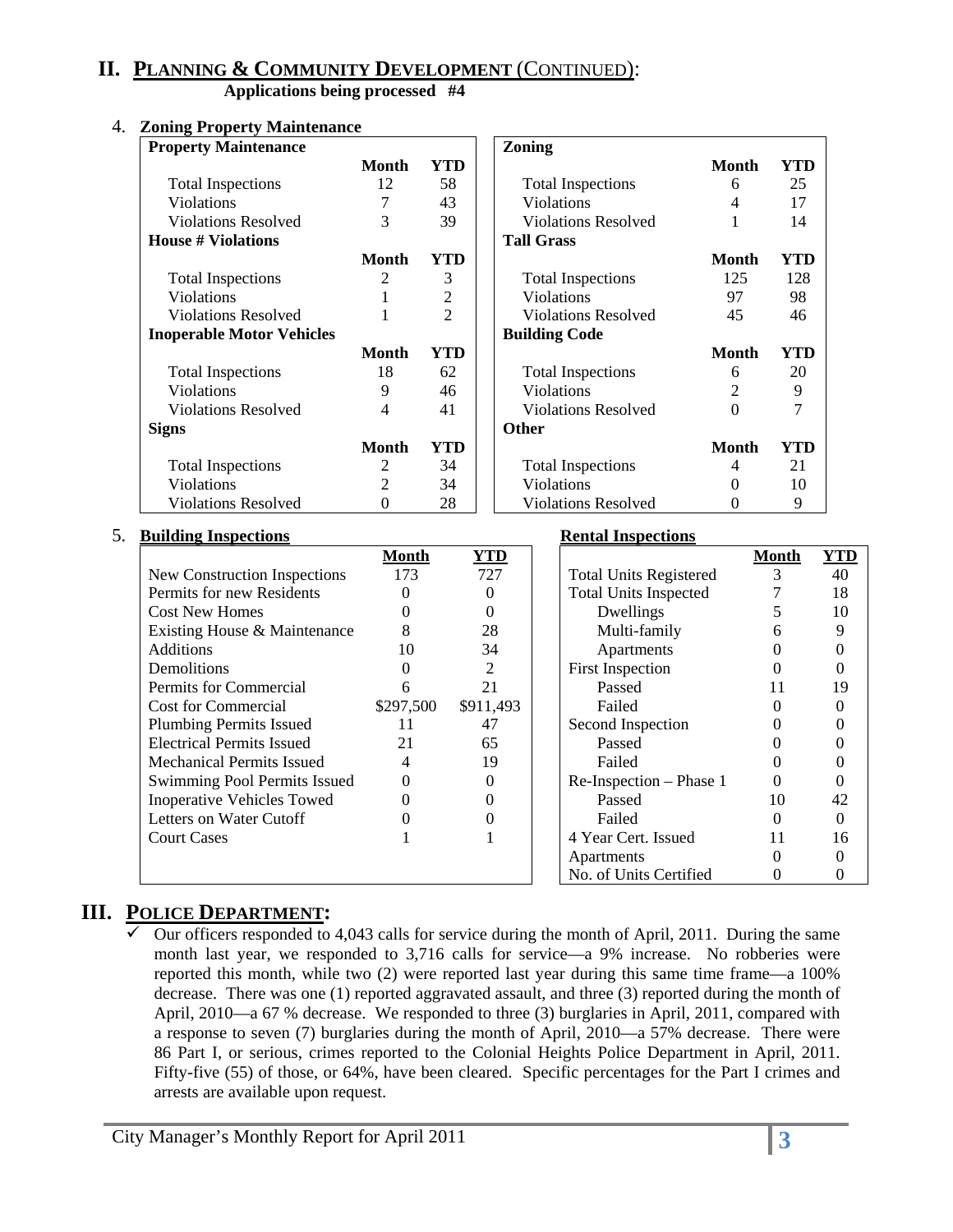### **III. POLICE DEPARTMENT** (CONTINUED)**:**

- $\checkmark$  The month of April was a solid month for police work within the department. We participated in several community events where we collected Child DNA, as well as *National Prescription Drug Take-Back Day*, where 170 pounds of narcotics were taken to be destroyed. Our investigators have been extremely busy with several child abuse/sexual assault cases where there have been multiple family victims. Numerous arrests have been made and cases continue to be investigated. Our Street Crimes Unit assisted our patrol officers with a narcotics sweep at both the middle and high school. Several narcotics canines from surrounding jurisdictions participated in the search which resulted in one drug arrest in the high school parking lot. Our Street Crimes Unit had a very busy month, conducting several controlled buys, "knock and talks" and trash pulls, all of which led to several search warrants and many subsequent drug arrests.
- $\checkmark$  Administratively, we continue to make great strides in the area of our accreditation process. All policies and procedures have been completed and posted on our intranet. Officer Andy Barnhouse, a newly hired certified officer, has been released from field training and is currently assigned to an evening squad. We have recently been chosen among all Virginia Municipal League member agencies to be one of two police departments to field test body cameras. VML's goal is if the testing proves safe and beneficial, to outfit all of our patrol officers with these cameras. Overall, we made 260 arrests for the month, to include 46 felonies and 133 misdemeanors; worked 77 crashes; wrote 959 traffic citations; gave 943 verbal warnings; affected 26 DUI arrests and issued 68 parking citations.
- $\checkmark$  Our Auxiliary police volunteered 228 hours during the month. Duties included a charity motorcycle ride, ride-alongs, Project Lifesaver and call-outs. Our Sentinel volunteers donated 23 hours of their time and duties include the Child DNA event and our Drug Take-Back Day.
- 9 **Officer Greer E. Fullerton** has been selected as our *Employee of the Month* for March, 2011. Among his other duties, Officer Fullerton had four (4) DUI arrests and issued 84 traffic summonses and 89 verbal warnings for the month of March. Officer Fullerton made two (2) self-initiated narcotics arrests from traffic stops, one of which resulted in \$248.00 being seized. Greer also made a felony child endangerment arrest from a traffic stop resulting in the operator being arrested for DUI and two small children being removed from a potentially dangerous situation. He constantly strives to be a proactive, aggressive police officer. For his diligence and ambition, we believe that Officer Greer Fullerton is deserving of this recognition and should receive a gift certificate for Buffalo Wild Wings Restaurant.

# **IV. FIRE & EMS DEPARTMENT:**



| <b>Total Fire Type Incidents:</b> | 96         |
|-----------------------------------|------------|
| <b>Total EMS Patients:</b>        | <b>250</b> |
| (Total EMS incidents 256)         |            |

*Fire units arrived on scene in less than 7 minutes on 37.8% of emergency incidents.*  <sup>U</sup>*(average response time 7:00 minutes)*

*EMS units arrived on scene in less than 7 minutes on 77.5% of emergency incidents.*  <sup>U</sup>*(average response time 5:44 minutes)* 

| <b>Fire Division (number of incidents):</b> |  |                             |  |                               |    |  |  |
|---------------------------------------------|--|-----------------------------|--|-------------------------------|----|--|--|
| <b>Fires</b>                                |  | <b>Hazardous situations</b> |  | Service calls and false calls |    |  |  |
| <b>Building Fire</b>                        |  | Electrical Problem          |  | <b>Good Intent Calls</b>      | 24 |  |  |
| Cooking Fire                                |  | Power Line Down             |  | <b>Public Service</b>         | 25 |  |  |
| Vehicle Fire                                |  | Natural Gas Leak            |  | Alarm Activation (no fire)    | 15 |  |  |

City Manager's Monthly Report for April 2011 **4**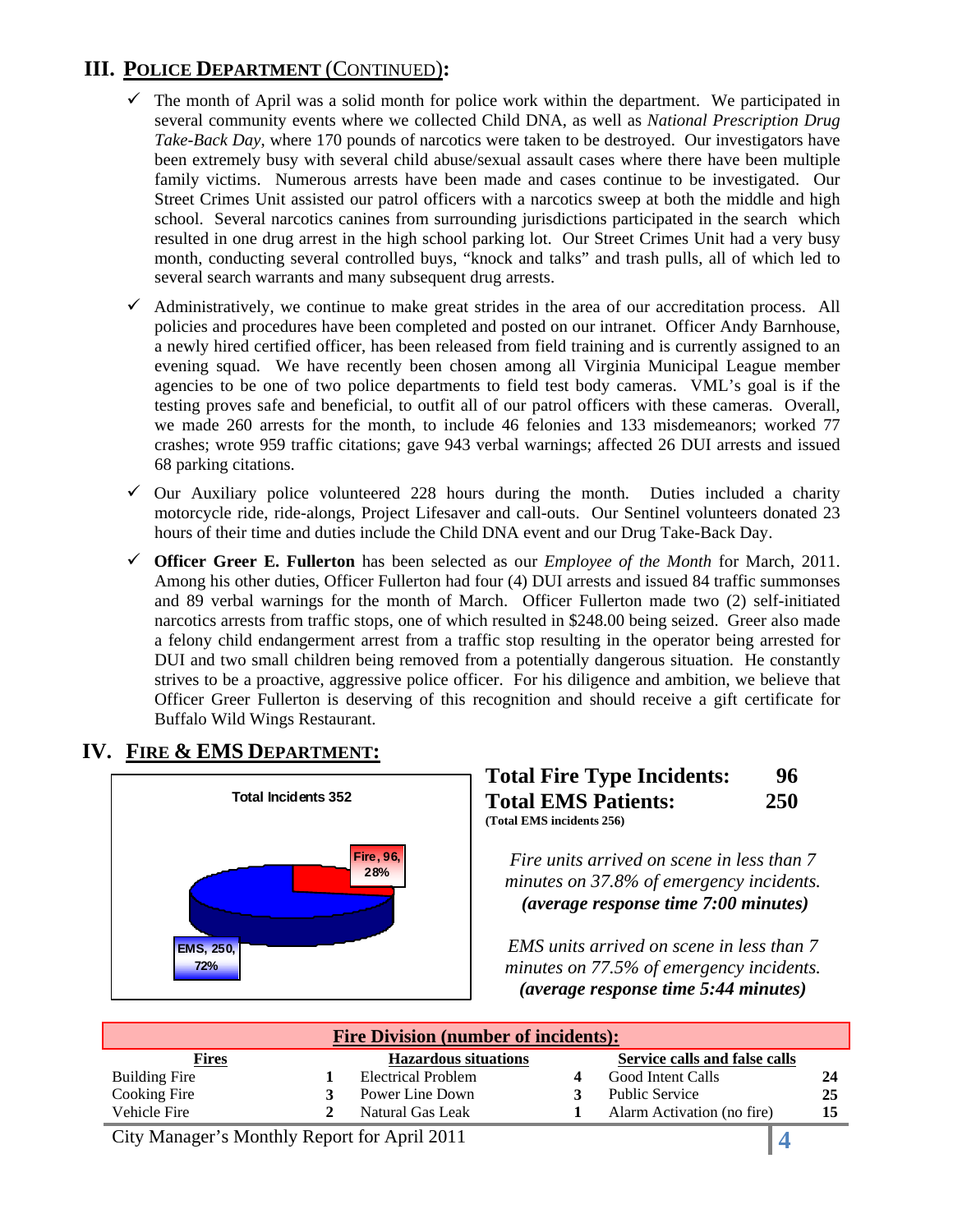| Brush/Trash Fire<br>Chemical/gasoline Spill<br>Child Seat Installation<br><b>Other Hazardous Condition</b><br>Smoke detector installation<br>Other Type Fire<br>M/A to Chesterfield EMS First Responder<br>M/A received from Chesterfield Fire<br>M/A to Petersburg | IV. FIRE & EMS DEPARTMENT (CONTINUED): |  |  |  |
|---------------------------------------------------------------------------------------------------------------------------------------------------------------------------------------------------------------------------------------------------------------------|----------------------------------------|--|--|--|
|                                                                                                                                                                                                                                                                     |                                        |  |  |  |
|                                                                                                                                                                                                                                                                     |                                        |  |  |  |
|                                                                                                                                                                                                                                                                     |                                        |  |  |  |

|                              |    | <b>EMS Division (number of patients):</b> |    |                                    |    |
|------------------------------|----|-------------------------------------------|----|------------------------------------|----|
| Abdominal pain               | 14 | Choking                                   |    | Pain                               | 10 |
| Allergic reaction            |    | Convulsions/Seizure                       |    | Psychiatric Problem                | 5  |
| <b>Altered Mental Status</b> | 2  | Diabetic Problem                          | 11 | <b>Sick Person</b>                 |    |
| Assault                      | 3  | Fall                                      | 22 | Stroke/CVA                         |    |
| <b>Back Pain</b>             | 9  | Headache                                  | 3  | Traffic Accident                   | 16 |
| <b>Breathing Problem</b>     | 32 | <b>Heart Problem</b>                      | 4  | Traumatic Injury                   | 9  |
| <b>Burns</b>                 |    | Hemorrhage/Laceration                     | 2  | <b>Unconscious</b>                 | 21 |
| Cardiac Arrest               |    | <b>Invalid Assist</b>                     |    | Other type EMS Calls               | 42 |
| <b>Chest Pain</b>            | 26 | Machine/Equipment Injury                  |    |                                    |    |
| M/A to Petersburg EMS        | 3  |                                           |    | M/A received from Chesterfield EMS |    |
| M/A to Prince George EMS     |    |                                           |    | M/A received from Petersburg EMS   |    |



### **V. FINANCE DEPARTMENT:**

**Finance - Checks processed:** 1,386

Two (2) alarm citations were processed during April.

New City auditors began preliminary audit information process.

**Purchasing** - 170 total purchase orders completed with 125 being processed by the purchasing and 45 departmental purchases being reviewed as compared to 196 being completed for the same period in 2010. In addition 124 check requests were prepared by departments which are not processed by Purchasing.

Bids Issued/Opened during the month:

- **Invitation # 10-122902-978 Bill Paying Services** Issued on December 3, with a bid opening date of December 22. Five proposals were received. Proposals are presently being reviewed.
- **Invitation # 10-032902-981 Charles Dimmock & Jennick Drive Traffic Signalization Plan –** Issued on March 11, and opened on March 29. Presently working on the contract documents.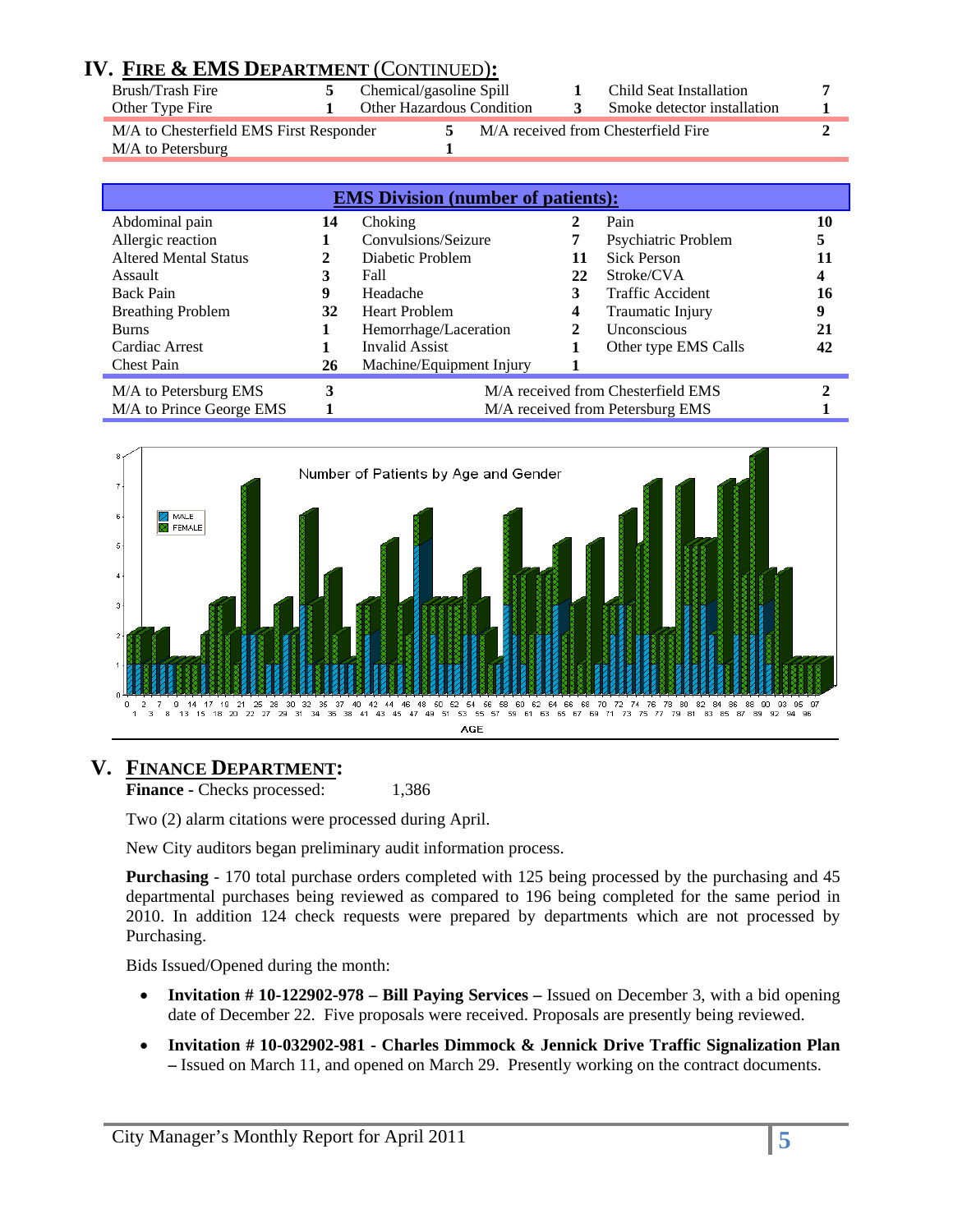### **V. FINANCE DEPARTMENT** (CONTINUED)**:**

- **Invitation # 11-050502-982 Proposal under PPEA, for a new Courthouse** Issued on March 14, with proposals due May 5. Pre-proposal conference was held on April 14.
- **Invitation # 11-042102-983 Proposal for Web Re-Design Services, Content Management System & Hosting Services**. Issued on April 6 with proposals due on April 29. The State of VA will no longer provide this service as of late summer.
- **Invitation # 11-042902-984 Proposal for Outbound Notification System.** Issued on April 6, with proposals due on April 29.

Other Purchasing Activity:

- Purchase Order issued to rebuild one of main pumps at the Hillcrest Pump station.
- Ambulance billing contract was renegotiated with rate reduced from 6.18% to 6%.
- Purchase Order issued to change burned out lights/ballast at various ball fields and tennis courts.
- Purchase Order issued to rebuild observation deck, destroyed by vandals, at Ft Clifton.

### **Risk Activity:**

Automobile Claims – Police vehicle damaged by manhole cover.

General Claims – Sewer backup claim was turned over to insurance.

### **Utility Billing:**

Bi-monthly Utility Bills Sent – 3,598

Delinquent Notices Sent –775 or 21.7% with 198 cut off for nonpayment

Received \$4,701.15 in delinquent bills using the State Set-Off Debt Collection System.

### **VI. HUMAN RESOURCES DEPARTMENT:**

#### **Advertisements**

Department Position Recreation & Parks Landscape Technician (Part-time)

#### **Training**

New employees continue to complete required ICS and VML University on-line training courses.

#### **Miscellaneous**

- The following new employee orientation session was held in April 2011: Bruce Cashion (City Assessor).
- The first annual Employee Benefits Fair was held on April 8, 2011, which was visited by approximately 100 employees. The event provided employees with an opportunity to learn more about their benefit options and health/wellness opportunities.
- Attended a presentation at John Randolph Medical Center (JRMC) on April 14, 2011 for an overview on their Occupational Medicine facility/program in an effort to expand physician options under the City's workers' compensation program.

#### **Worker's Compensation**

The following workers' compensation reports were filed during the month of April 2011: Date Department Description of Injury 04-05-11 Police Lower back/hip pain after vehicle was rear ended during a traffic stop.

04-27-11 Fire Overcome by smoke during warehouse fire.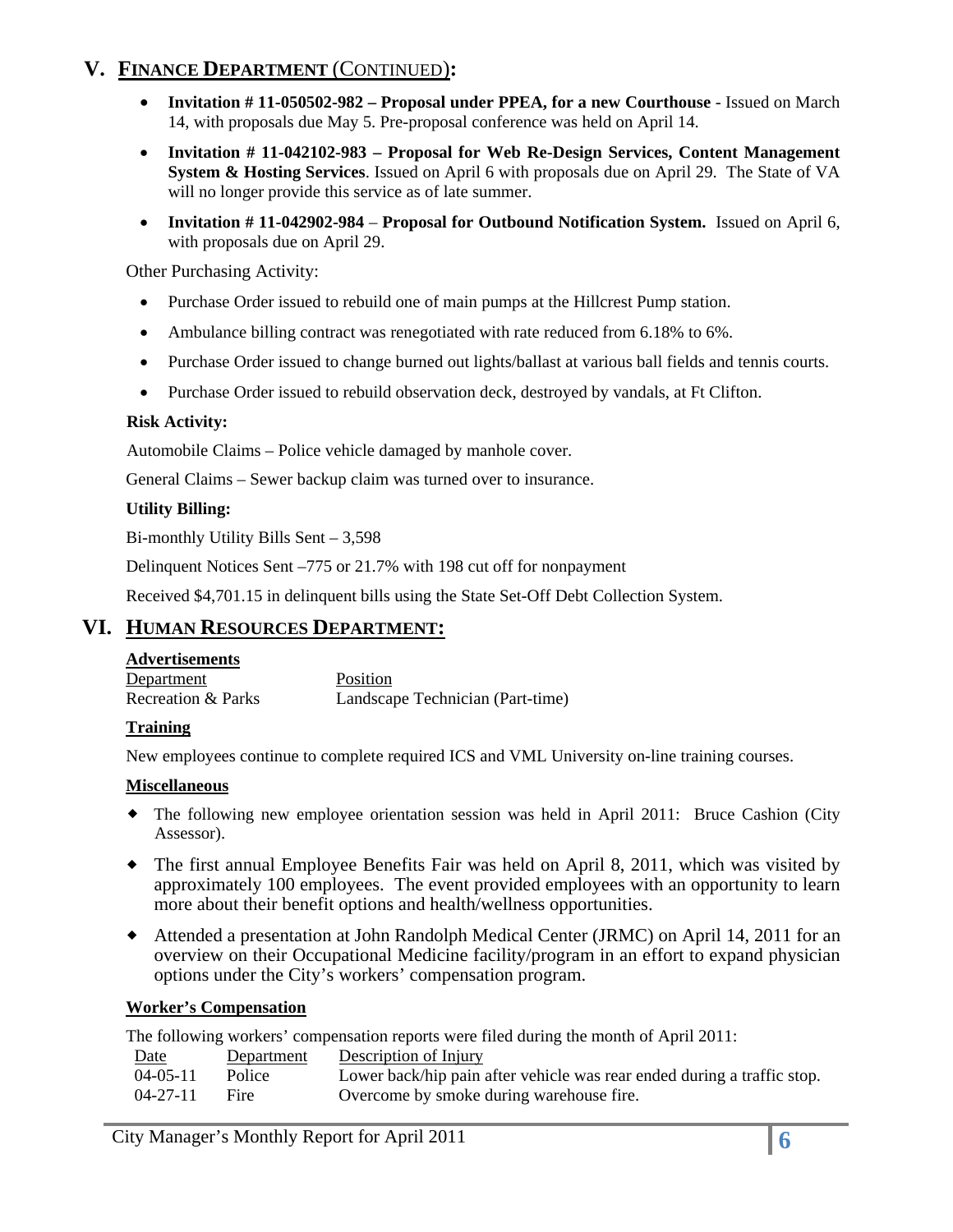### **VI. HUMAN RESOURCES DEPARTMENT** (CONTINUED)**:**

| 04-27-11 Fire |  | Exposed to burning plastic/polymers during warehouse fire. |
|---------------|--|------------------------------------------------------------|
|---------------|--|------------------------------------------------------------|

04-27-11 Fire Exposed to burning plastic/polymers during warehouse fire.

04-27-11 Fire Exposed to burning plastic/polymers during warehouse fire.

- 04-27-11 Fire Exposed to burning plastic/polymers during warehouse fire.
- 04-27-11 Fire Exposed to burning plastic/polymers during warehouse fire.

### **VII. INFORMATION TECHNOLOGY DEPARTMENT:**

- The City's web site had 44,852 visits in the month of April with 70,883 page views, including 2,862 visits to the City job listings page. The top five pages visited after the home page were: Jobs, Library, Real Estate Assessment Search, Purchasing RFPs, and Recreation & Parks.
- Citizens submitted and city staff processed 270 service requests and questions through the "Citizens Action Center" online during the month of April. The FAQs were viewed 282 times during this same period.
- April's City e-News was distributed via email to 4,127 customers. The City of Colonial Heights' Facebook Page now has 1,887 fans.
- Proactive Information Management completed 80.50 hours of IT service and maintenance for City departments in April.
- An RFP for the re-design of the City website, implementation of a web content management system and web hosting services was issued, with thirteen (13) proposals received by the April 29, 2011 deadline.

### **VIII. LIBRARY:**

- The library staff circulated 21,380 titles in April.
- The public computer center was used 1,778 times.
- 218 children participated in storytime.
- An average of 538 residents used the library each day.
- The library's meeting rooms were used 121 times.
- 2,318 residents visited the Colonial Heights Virtual Library to retrieve 532 articles from their homes and offices.

### **IX. RECREATION & PARKS DEPARTMENT:** *Recreation Division*

In April the Recreation Division began its Youth Baseball Season. Practices started the first week in April and games began on April  $25<sup>th</sup>$ . We also held our Annual Easter Egg hunts for teens, youth and special needs children. We coordinated Spring Break activities for children wanting something to do over their break and also continued preparations for the Summer Playground Program that begins in June.

| <b>Athletics</b>                        | 2011 | 2010 | <b>Agency on Aging</b>   |      |      |
|-----------------------------------------|------|------|--------------------------|------|------|
| <b>Adult Softball</b>                   | 21   | 24   | <b>Activities</b>        | 2011 | 2010 |
| Baseball Rookie (ages 4-5)              | 75   | 69   | AARP                     | 36   | 32   |
| Baseball Coach Pitch (ages 6-8)         | 123  | 119  | Bingo in Senior Center   | 88   | 64   |
| Baseball Minor League (ages 9-10)       | 88   | 78   | Bowling                  | 190  | 96   |
| Baseball American League (ages 11-12)   | 72   | 67   | <b>Bridge Party</b>      | 92   | 96   |
| Baseball National League (ages 13-15)   | 53   | 50   | <b>Bridge Tournament</b> | 96   | 104  |
| Baseball Appomattox League (ages 14-16) | 11   | 18   | Crochet & Knitting       | 48   | 52   |
| Softball Pee Wee League (ages 9-11)     | 54   | 65   | Golf at Prince George    | 478  | 472  |
| Softball Junior Leagues (ages 12-14)    | 52   | 43   | Senior Club Meeting      | 145  | 192  |

City Manager's Monthly Report for April 2011 **7**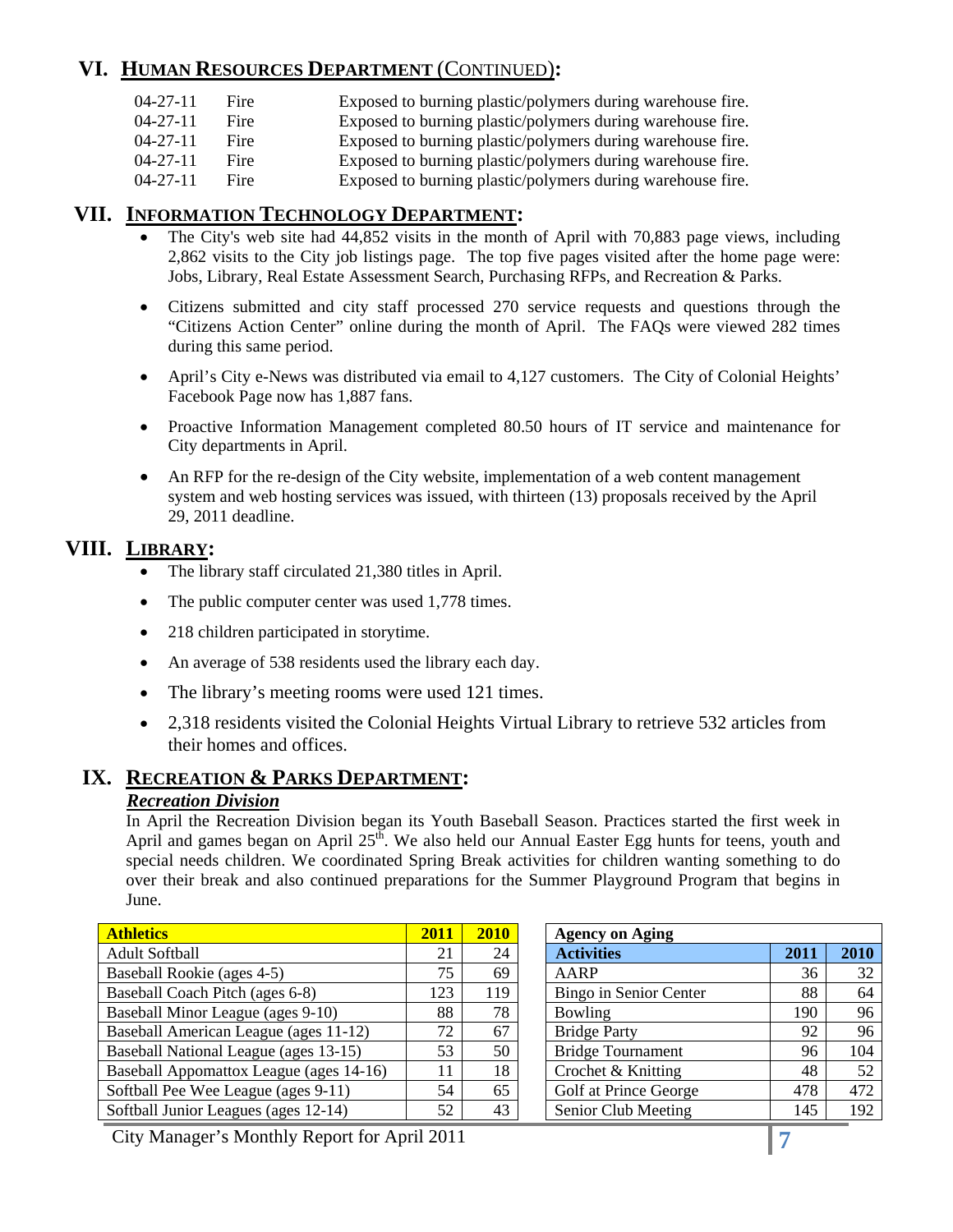# **IX. RECREATION & PARKS DEPARTMENT** (CONTINUED)**:**

| <b>Athletics (continued)</b>   | 2011 | 2010 | <b>Activities</b>           | 201 | 2010 |
|--------------------------------|------|------|-----------------------------|-----|------|
| Golf Lessons                   |      | n/a  | Club Board Meeting          |     | 12   |
| <b>Track and Field Program</b> | 34   | n/a  | <b>Senior Citizen Dance</b> | 61  | 77   |
| <b>Swim Lessons</b>            |      |      | Sing A-Long                 | 48  | 52   |

| <b>Athletics (continued)</b>   | 2011 | 2010 | <b>Activities</b>            | 201 | 2010 |
|--------------------------------|------|------|------------------------------|-----|------|
| <b>Golf Lessons</b>            |      | n/a  | Club Board Meeting           |     |      |
| <b>Track and Field Program</b> | 34   | n/a  | Senior Citizen Dance         | 61  | 77   |
| Swim Lessons                   | 13   |      | Sing A-Long                  | 48  | 52   |
|                                |      |      | Sing A-Long CH Health Center | 14  |      |
|                                |      |      | <b>Table Games</b>           | Q   |      |

| <b>Activities/Programs</b>             | 2011            | 2010                    | <b>Awareness/Education</b>      | 2011             | 2010             |
|----------------------------------------|-----------------|-------------------------|---------------------------------|------------------|------------------|
| <b>POWER</b>                           | 6               | 6                       | Alzheimer Speaker               | 15               | $\boldsymbol{0}$ |
| <b>Little Tikes Preschool</b>          | 10              | n/a                     | Petersburg School of Nursing    | $\Omega$         | 36               |
| Easter Egg Hunt                        | 244             | 392                     | <b>TRIAD</b>                    | 32               | $\overline{0}$   |
| Easter Egg Teen Night Hunt             | 25              | 51                      | <b>Classes</b>                  | 2011             | 2010             |
| <b>Ringling Brothers Circus Trip</b>   | 25              | 28                      | All Fired Up                    | $\overline{0}$   | 43               |
| <b>Spring Break Activities</b>         | 22              | 47                      | <b>Craft Classes</b>            | 13               | $\boldsymbol{0}$ |
| Teen After School Program              | 13              | n/a                     | Crafts Easter Eggs Hunt Vol.    | 12               | $\overline{0}$   |
| <b>Instructor Based Programs</b>       | 2011            | 2010                    | Line Dance Class                | 52               | 46               |
| <b>Belly Dancing</b>                   | 14              | 14                      | Mary Carole Workshop            | 51               | 64               |
| Karate                                 | 19              | 20                      | Painting Class Kay Tirpak       | 16               | 18               |
| Zumba                                  | $\overline{25}$ | n/a                     | Painters Group                  | 28               | 48               |
| Yoga                                   | $\overline{4}$  | n/a                     | Splash of Color                 | 18               | 12               |
| Cardio Fusion                          | 36              | 23                      | <b>Tap Class Beginners</b>      | $\boldsymbol{0}$ | 32               |
| <b>Facility Usage</b>                  | 2011            | 2010                    | Tap Class Inter. & Beginners    | 82               | 71               |
| <b>Community Room Attendance</b>       | 1,285           | 1,235                   | Tap Class Advance               | 112              | 149              |
| <b>Community Room Reservations</b>     | 27              | 28                      | <b>Quilting Class</b>           | 16               | $\overline{0}$   |
| <b>Pavilion Attendance</b>             | 2,358           | 1,904                   | <b>Quilters Retreat</b>         | 21               | $\boldsymbol{0}$ |
| <b>Pavilion Reservations</b>           | 34              | 34                      | Watercolor                      | 12               | 8                |
|                                        |                 |                         |                                 |                  |                  |
| <b>Field Attendance</b>                | 354             | n/a                     | <b>Fitness</b>                  | 2011             | 2010             |
| <b>Field Rentals</b>                   | 5               | n/a                     | <b>Strength Training Class</b>  | 189              | 167              |
| Teen Center Attendance - CHHS Students | 35              | 109                     | <b>Sit Down Exercises</b>       | 240              | 240              |
| Teen Center Attendance - CHMS Students | 236             | 311                     | <b>Floor Exercises</b>          | 135              | 70               |
| Teen Center Peak Hours (Mon-Thur)      |                 | $3:00 - 6:00$ pm        | Yoga                            | 85               | 134              |
| Teen Center Peak Hours (Fri-Sat)       |                 | $4:00 - 5:00$ pm        | Zoomer Boomer                   | 255              | 219              |
| <b>Meals</b>                           | 2011            | 2010                    | Tai Chi                         | 52               | 44               |
| <b>Home Delivered Meals</b>            | $\theta$        | 20                      | <b>Trips</b>                    | 2011             | 2010             |
| <b>Site Meals</b>                      | 149             | $\overline{0}$          | Garden Trip                     | 8                | $\boldsymbol{0}$ |
| <b>Breakfast Meals</b>                 | $\overline{0}$  | 10                      | <b>Washington Trip Pentagon</b> | $\theta$         | 43               |
| <b>Bags</b>                            | $\overline{0}$  | 20                      | <b>Cruise Meeting</b>           | $\overline{0}$   | 48               |
| Total                                  | 149             | 50                      | Riverdance                      | $\overline{0}$   | 24               |
| <b>Transportation</b>                  | 2011            | 2010                    | Savannah Trip                   | 45               | $\boldsymbol{0}$ |
| <b>Total Passengers</b>                | 85              |                         | From the Heart                  | 12               | $\overline{0}$   |
| <b>Total Trips</b>                     | 468             | 479                     | Museum Trip                     | 10               | $\overline{12}$  |
| <b>Total Miles</b>                     | 2068            | 3048                    | <b>Total</b>                    | 2825             | 2824             |
| Wheelchairs                            | 15              | 10                      |                                 |                  |                  |
| <b>Volunteer Hours</b>                 | 6               | $\overline{7}$<br>\$127 |                                 |                  |                  |

| <b>Awareness/Education</b>      | 2011             | 2010     |
|---------------------------------|------------------|----------|
| Alzheimer Speaker               | 15               | 0        |
| Petersburg School of Nursing    | $\boldsymbol{0}$ | 36       |
| <b>TRIAD</b>                    | $\overline{32}$  | 0        |
| <b>Classes</b>                  | 2011             | 2010     |
| All Fired Up                    | 0                | 43       |
| <b>Craft Classes</b>            | 13               | $\theta$ |
| Crafts Easter Eggs Hunt Vol.    | $\overline{12}$  | $\theta$ |
| <b>Line Dance Class</b>         | 52               | 46       |
| Mary Carole Workshop            | 51               | 64       |
| Painting Class Kay Tirpak       | 16               | 18       |
| Painters Group                  | 28               | 48       |
| Splash of Color                 | 18               | 12       |
| <b>Tap Class Beginners</b>      | $\overline{0}$   | 32       |
| Tap Class Inter. & Beginners    | 82               | 71       |
| Tap Class Advance               | 112              | 149      |
| <b>Quilting Class</b>           | 16               | 0        |
| <b>Quilters Retreat</b>         | 21               | 0        |
| Watercolor                      | 12               | 8        |
| <b>Fitness</b>                  | 2011             | 2010     |
| <b>Strength Training Class</b>  | 189              | 167      |
| <b>Sit Down Exercises</b>       | 240              | 240      |
| <b>Floor Exercises</b>          | 135              | 70       |
| Yoga                            | 85               | 134      |
| Zoomer Boomer                   | 255              | 219      |
| Tai Chi                         | 52               | 44       |
| <b>Trips</b>                    | 2011             | 2010     |
| Garden Trip                     | 8                | 0        |
| <b>Washington Trip Pentagon</b> | $\overline{0}$   | 43       |
| <b>Cruise Meeting</b>           | 0                | 48       |
| Riverdance                      | $\theta$         | 24       |
| Savannah Trip                   | 45               | 0        |
| From the Heart                  | 12               | 0        |
| Museum Trip                     | 10               | 12       |
| <b>Total</b>                    | 2825             | 2824     |

| <b>Violet Bank Museum</b> | 2011 | 2010 |
|---------------------------|------|------|
| Attendance                | 259  | 350  |
| Attendance Outreach       | 300  | 201  |

• Participated in 2 outreach programs: Tredegar & Ettrick Celtic Festival

• Redeveloping traveling displays for outreach programs.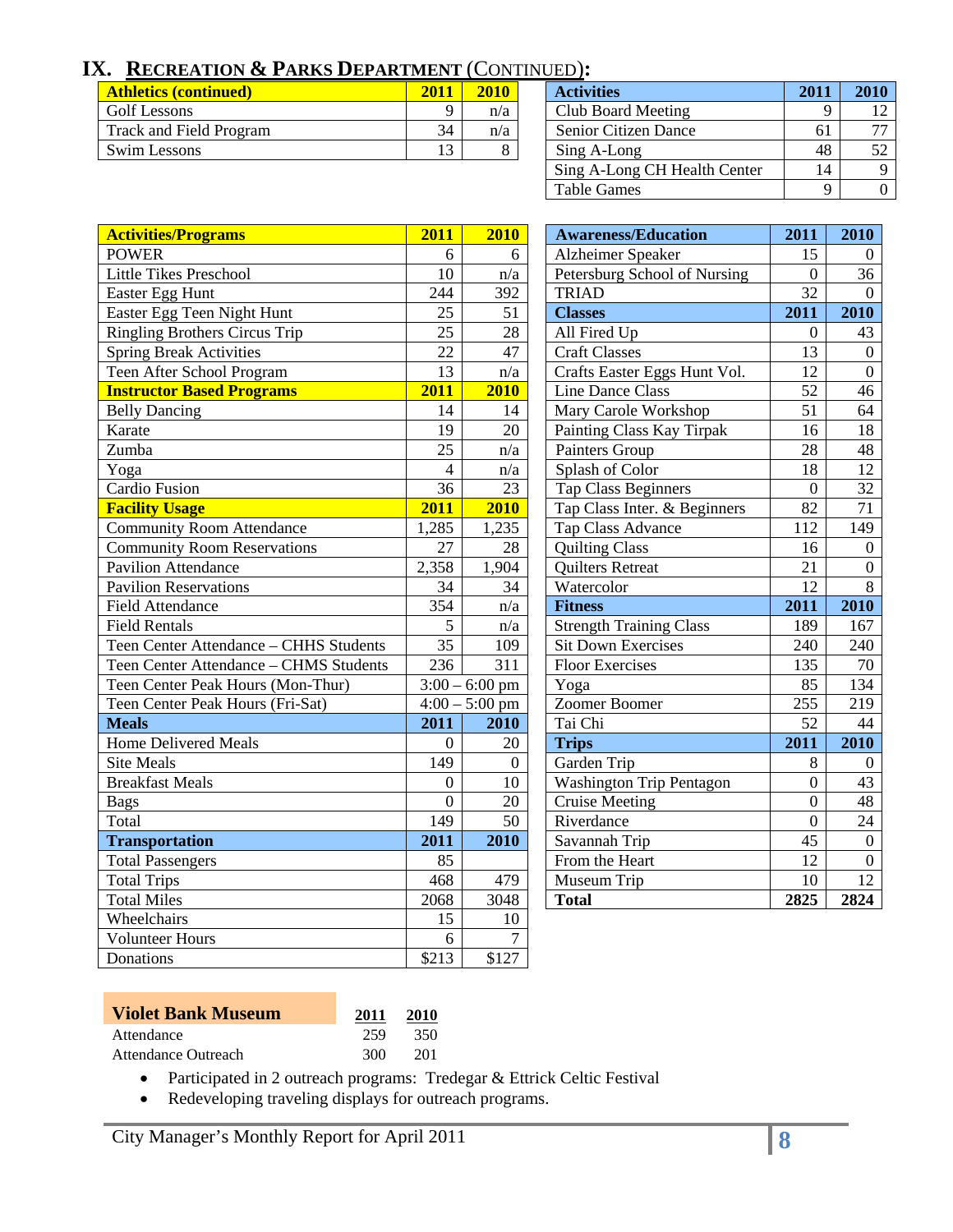### **IX. RECREATION & PARKS DEPARTMENT** (CONTINUED)**:**

- Continuing development of comprehensive plan.
- Preparing for Headquarter Days and regular duties.

### **Parks – Horticulture – Buildings & Grounds**

- Prepared Fort Clifton Park for Ft. Clifton Festival to include handicap access at the pavilion and installed and/or repaired roof and siding at amphitheater.
- Installed new foul poles on Shepherd Stadium and Civic Field.
- Painted Assessor's office at City Hall.
- Assisted Office on Youth with Animal Shelter project; scraping, priming and painting.
- Planted Cork Screw Willow and assisted with Arbor Day ceremony at Lakeview Park.
- Installed metal edging around mulch beds at City Hall.
- Removed dead Holly tree at Library.
- Thinned out Hollies at City Hall.

# **X. OFFICE ON YOUTH & HUMAN SERVICES:**

### **Prevention Programs and Activities**

Staff presented an "Anger Management" program for 4 youth. Presentation of "Alcohol Prevention" Pilot Program was delivered to 55 CHMS  $8^{th}$  grade students, as well as "Drug & Alcohol Diversion" Program to 1 Colonial Heights Student. "Assault Diversion" Program was presented to 34 teens at Chesterfield Courthouse. Staff presented substance abuse prevention information to 12 teens receiving their driver's license this month.

Ongoing prevention planning/collaboration continued with the Inter-Agency Prevention Team, CADRE Coalition (Teen Meeting), Positive Parenting Coalition, Operation Christmas Child, Systems of Care – Team Building Meeting, Health Advisory Board, Toastmasters International, CAAN-DUU Coalition – Community Kick-Off, Prevent Child Abuse Virginia Conference and Positive Parenting Coalition, and Juvenile & Domestic Violence Task Force. For "Child Abuse Prevention Month", the JDVTF planted over 200 pinwheels at the Colonial Heights Public Library and set up a resource table for citizens. In addition, a Proclamation was received and Denim Day was observed.

### **VJCCCA Crime Control Programs**

Community Service Learning Program served 18 youth who completed 139 hours of community service in the community.

Staff presented an "Anger Management" program for 4 youth.

Shoplifting Diversion Program served 30 families offering information and education regarding consequences of stealing.

#### **Youth Advisory Council**

The Youth Advisory Council held its monthly meeting with 15 members in attendance. Two YAC members helped to "plant" the Pinwheel Garden at the Public Library in observance of Child Abuse Prevention Month. Two members and a friend helped with the City-Wide Clean-Up Day. Two shoe vouchers were issued from the YAC Shoe Fund.

### **Youth Services Commission**

Commission held its regular monthly meeting.

#### **Kids' After-School Program**

Students enjoyed reading *"Bartholemew and Oobleck"* by Dr. Seuss. After reading the story, students talked about the three states of matter (solids, liquids, gases). They applied their knowledge by making Oobleck from Borax, glue and water. This activity reinforced SOL standards (oral language, scientific predictions & observations).